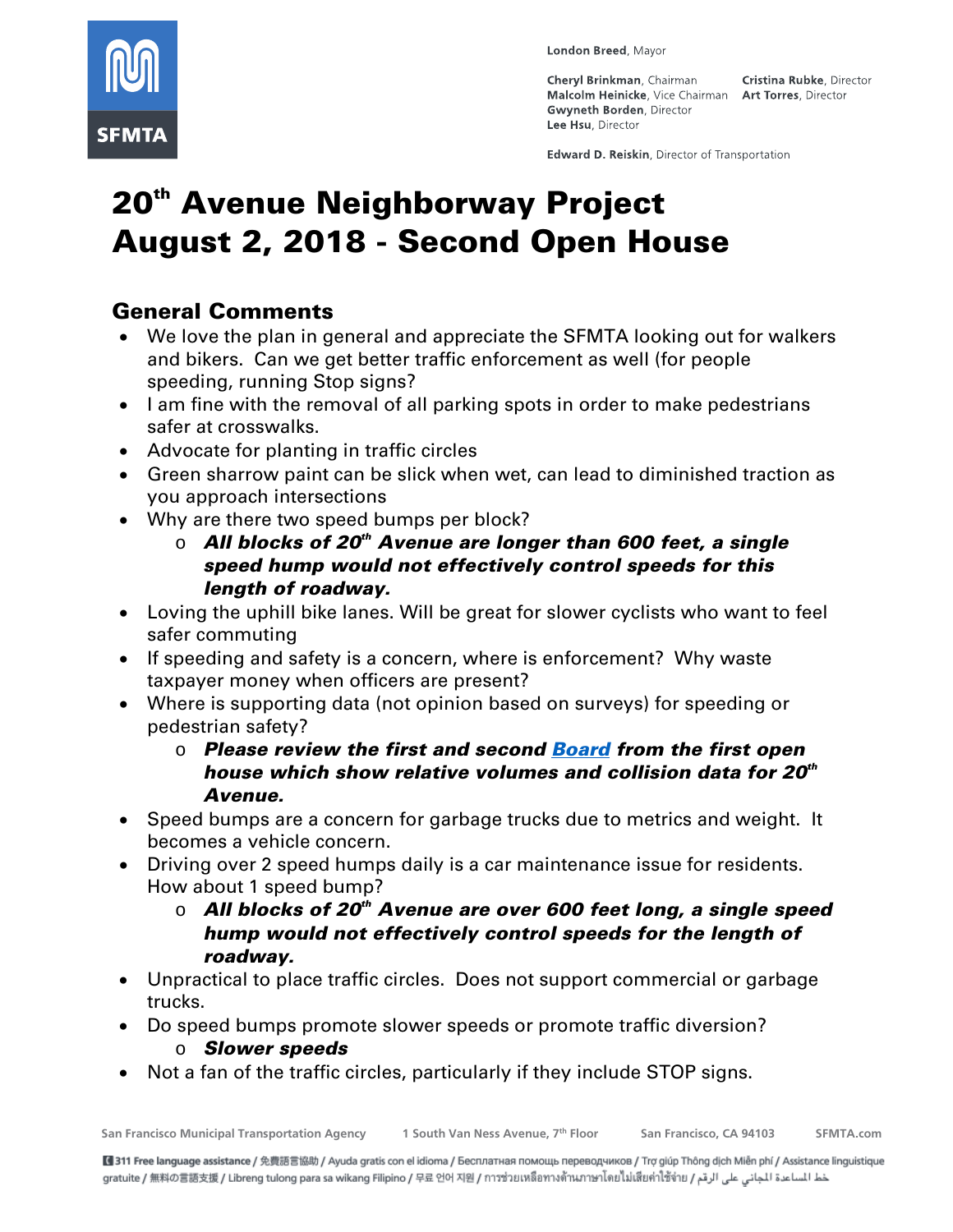

*SFMTA will maintain the existing 4-way STOP controls. Traffic circles are intended less for speed reduction and more for help facilitating U-Turns since left turns are not allowed from 19th Avenue. Drivers are forced to use other streets in the neighborhood if they want to turn left from 19th Avenue and this idea would help to reduce some of that traffic that currently uses 20th Avenue.*

- Drivers are speeding along  $20<sup>th</sup>$  Avenue because  $19<sup>th</sup>$  Avenue traffic lights are no longer timed for continuous traffic.
- I second this ↑
- This isn't a 21st century bike plan but it's decent.
- Agree ↑

## Public Comments by Location

#### 20<sup>th</sup> Avenue at Lincoln Way

- Cars double parking this block consistently. Bike lane is cool but will be taken over by double parked cars. It will likely be a point of conflict.
- Why no buffer here? Could car lanes be made more narrow to encourage slower speeds?
	- o *This will be considered.*
- No U-turn signage at Lincoln Way and 20th Ave.
- I like the bike signal and crossing treatments. Is it also possible to re-time this signal to make it easier for cyclists and pedestrians to wait less here?
	- o *Bike signals Lincoln Way and 20th Avenue will be timed with existing pedestrian crossing phase. At this time, we may not consider anything that will slower transit on Lincoln Way.*
- Dedicated bus lane (on Lincoln) from 25th to 19th Aves
- Transverse at MLK needs to be fixed for cyclists catching 20th. Consider working w/RecPark.

#### 20<sup>th</sup> Avenue at Irving Street

- Nice!! Happy to see buffered bike lanes and less parking!!
- Really love the bike lanes! I travel on 20th Ave almost every single day and this will make me feel safer! Also removing the angled parking to do it is great!

#### 20<sup>th</sup> Avenue at Judah Street

- Left turns and U-turns here are bad.
- More parking spaces may need to be removed on Judah as a cyclist you have to enter the traffic lane to gain visibility to cross here.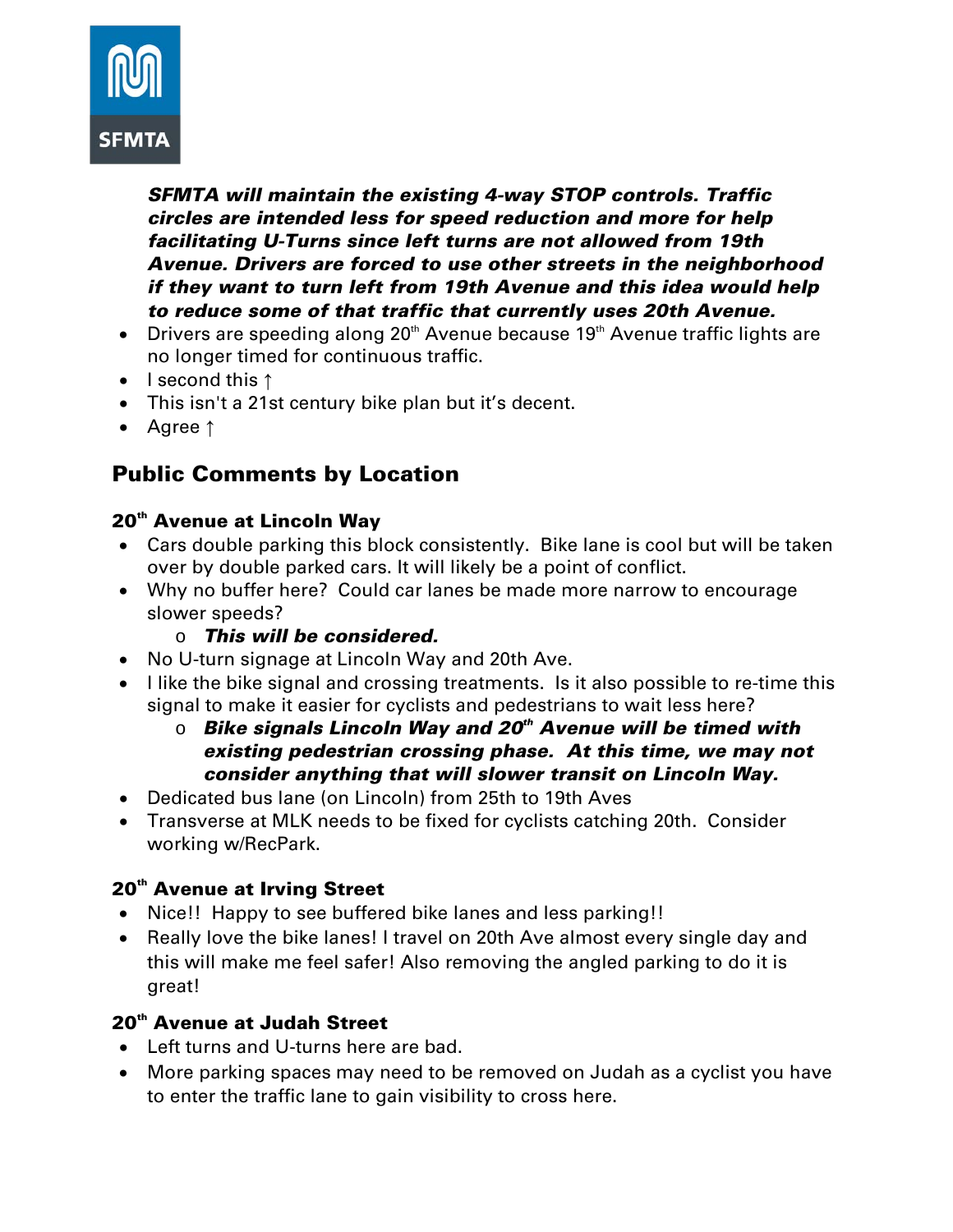

- I have a lot of problems crossing Judah, especially on a bike but also walking. Have been almost hit by drivers making a fast right from 19th onto Judah, then a quick left onto 20th Ave.
- I like the speed hump on Judah.
- Do not remove any parking spaces it's hard enough
- What about at least a blinking red light for pedestrians?
	- o *SFMTA will continue to look at ways to improve this intersection that will also work well for transit.*
- Street crossing at Judah and Irving are more dangerous than any other on 20th. I'd forgo a roundabout on other streets for a stop sign. Been close to being hit several times with kids in stroller.

## 20th Avenue at Kirkham Street

- Love the traffic circles! Can you put a little green (i.e. tree) in the center?? Kirkham is a treeless wasteland.
	- o *Landscaping incurs a significant additional cost which is not supported by the project budget.*
- Agree with above. Something like a sculpture or at least the ability for future planting.
- The volume of traffic from 7 9 am weekdays is heavy. Kirkham is a high volume intersection for UCSF traffic. The intersection with circle not expected to…
- I like speed humps.

## 20th Avenue at Lawton Street

- High volume of UCSF traffic not expected to ease through traffic circles
- Crosswalks need enhancements to be more visible
- I really like the daylighting at intersections
- Love the speed humps and traffic circles. Please avoid driveways when building speed bumps.
- Make up deleted parking spaces on 20th Ave by adding spaces on E/W sidestreets

## o *Angled parking is being added on Pacheco and Quintara streets to recover some lost parking on 20th Avenue.*

• Bike lanes, parking removal, speed humps and especially traffic circles are okay with us. We are located at 20th/Lawton

## 20th Avenue at Moraga Street

• Vehicles are always parked in the crosswalk on the east side of 20th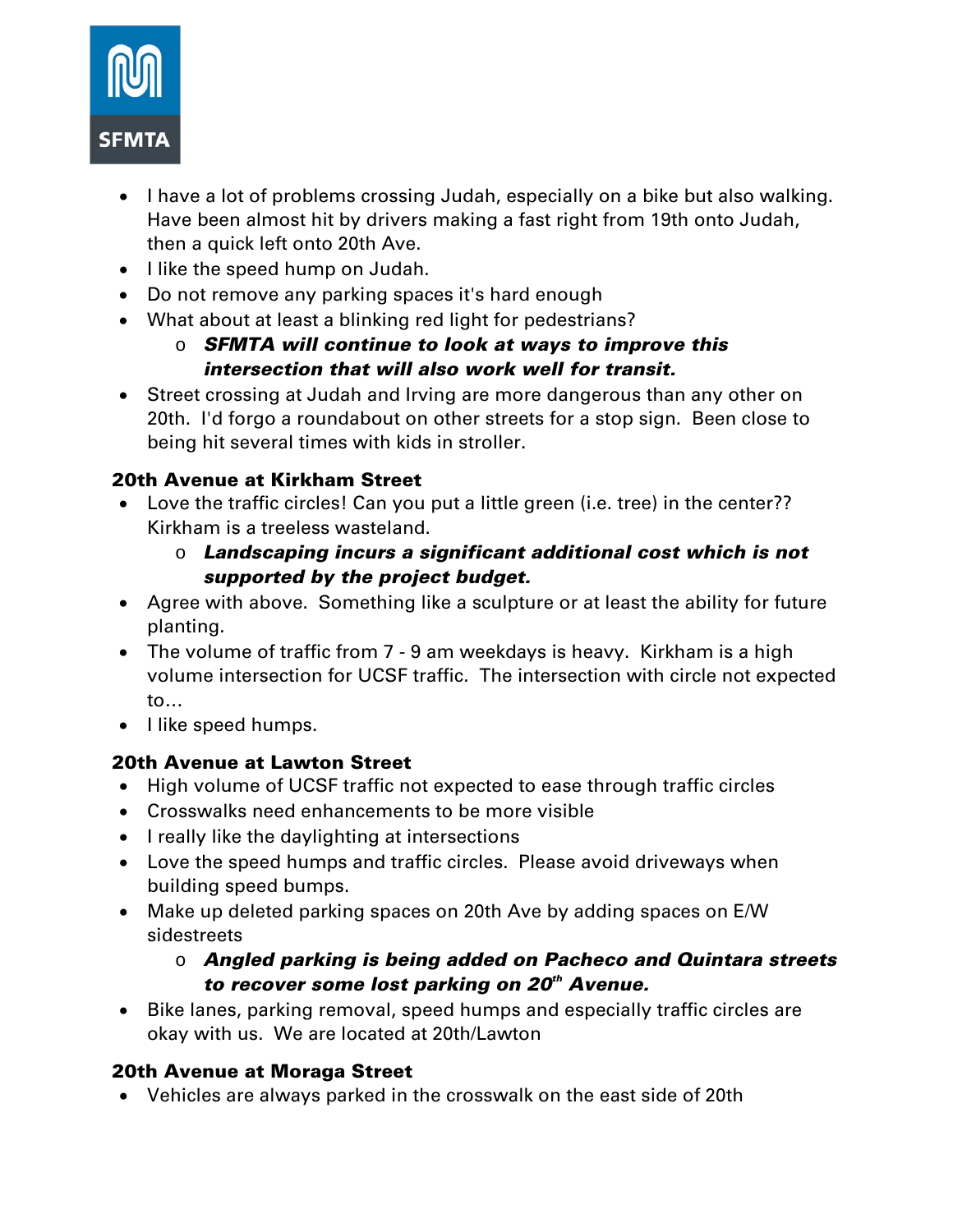

- Please, crosswalks at Moraga and 20th are extraordinarily wide, rendering 2 parallel parking spots useless for all but 2 very small cars. Can the crosswalk be make narrower? There is no need for such wide crosswalks.
	- o *Crosswalk widths are 15 feet which is common throughout the City and appropriate for this location fronting senior housing.*
- Can we permit the parking spots in the street area as parking right now is AWFUL. It takes up to 45 minutes regularly to find a spot as tech buses pick up on 19th/Kirkham, shop employees on Noriega take spots. 5-7 PM- tons of available spots rest of day.
- Can we consider permitting or enforcement to avoid commuter parking?
	- o *Permit parking is a community driven process. Please review process of applying for a new or expanded permit area here: https://www.sfmta.com/getting-around/drive-park/request-newor-expanded-permit-area*
- Please parking permits. Commuters park and use public transport for work, taking parking away from residents.

#### 20th Avenue at Noriega Street

- Will residents have a process to object to a loss of a parking space in front of their residence?
	- o *Residents concerned about parking loss in front of their homes are encouraged to attend the Engineering Public Hearing in Fall 2018 to voice their concerns. Where the number of parking spaces are reduced on 20th Avenue, SFMTA will look at adding parking on side streets.*
- I am here all day and I don't see many speeding cars. 2 speed bumps is excessive.
- Love the bike lane with extra room.
- I like the speed hump location this is an awkward driving spot so slowing down here is a good idea.

## 20th Avenue at Ortega Street

- How many cars are parking from L'Ecole Francais. Loss of parking in front of school pushes school employees to park elsewhere.
	- o *SFMTA will discuss with Lycee Francais School.*
- Can speed humps be added east west on cross streets? Cars trying to make green light run east west stop signs daily.
	- o *SFMTA does not plan to install speed humps on Ortega Street through this project. Traffic calming treatments, such as speed*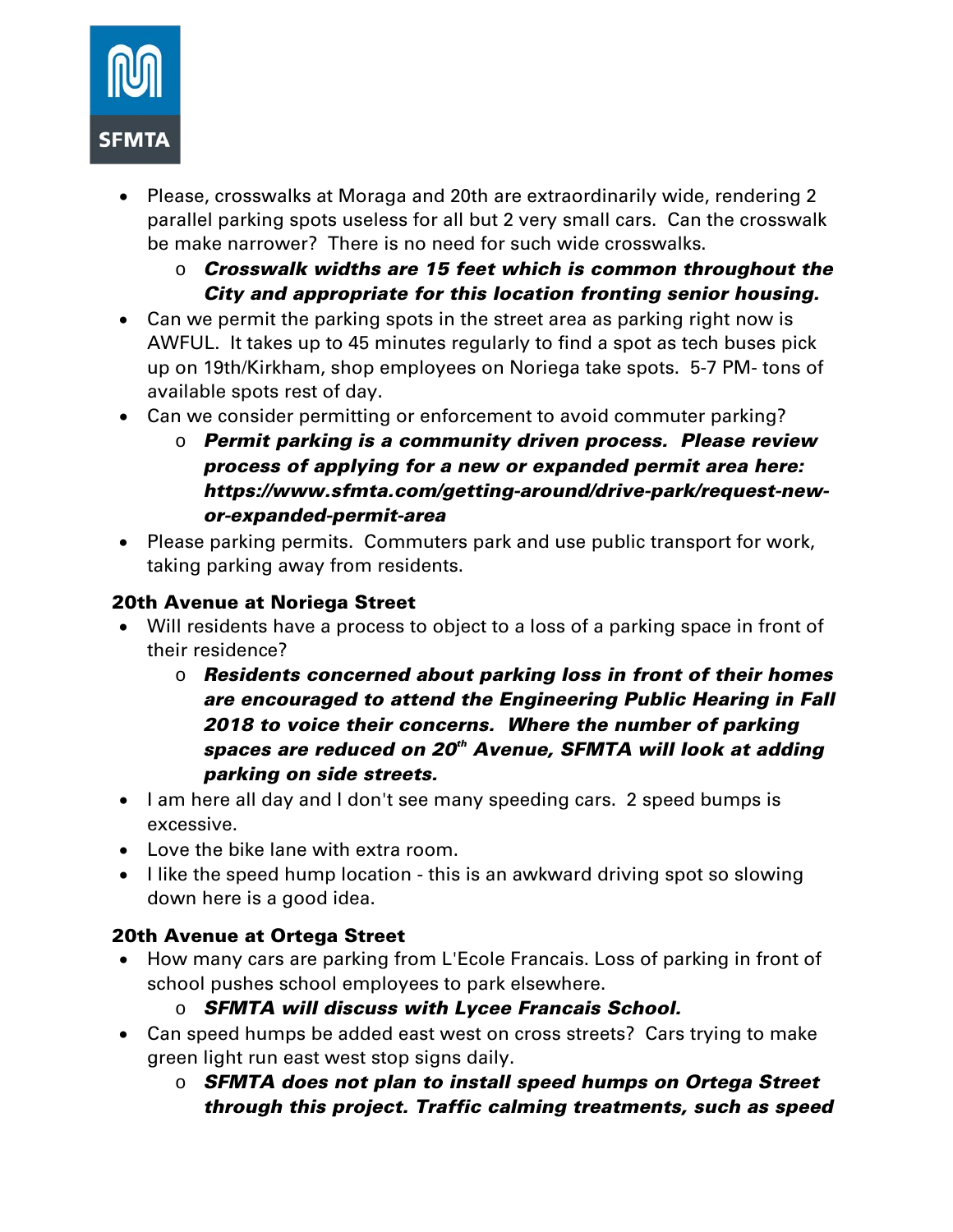

*humps, are a community-driven process requiring that neighbors submit a petition available here: [https://www.sfmta.com/getting-around/walk/residential-traffic](https://www.sfmta.com/getting-around/walk/residential-traffic-calming-program)[calming-program](https://www.sfmta.com/getting-around/walk/residential-traffic-calming-program)*

- Will residents lose parking in front of their house?
	- o *There will be minimal parking loss in front of homes unless immediately adjacent to intersections where SFMTA propose some removal of parking to improve pedestrian and driver safety.*
- Really appreciate the parking removal at intersections. Really helps in bike visibility and safety.
- Speed humps increase car maintenance.

## 20th Avenue at Pacheco Street

- Taking measures to slow down traffic here will be great for me as a cyclist who lives close to Pacheco
- Does not support commercial or garbage trucks
- I like the traffic circles for pedestrians and bikes
- I (heart) circles
- 2 speed humps put increased stress on garbage truck suspension and breaks

## 20th Avenue at Quintara Street

- Why do we need speed humps when there are already stop signs at each corner?
	- o *Stop Signs are not a traffic calming measure, speed humps are a traffic calming measure.*
- Add continental crosswalk at Quintara. There are schools, a church and lots of people walking
	- o *SFMTA will conduct a crosswalk evaluation.*
- Can we look into first 2 spots (south side of Quintara) as parallel as difficult to get in/out of driveway with 19th/Quintara construction
- As a member of the church, how can I park with loss of spaces?
	- o *New angled parking will be installed on Quintara Street to replace all lost parking spaces on 20th Avenue.*

## 20th Avenue at Rivera Street

• Does not support commercial or garbage trucks